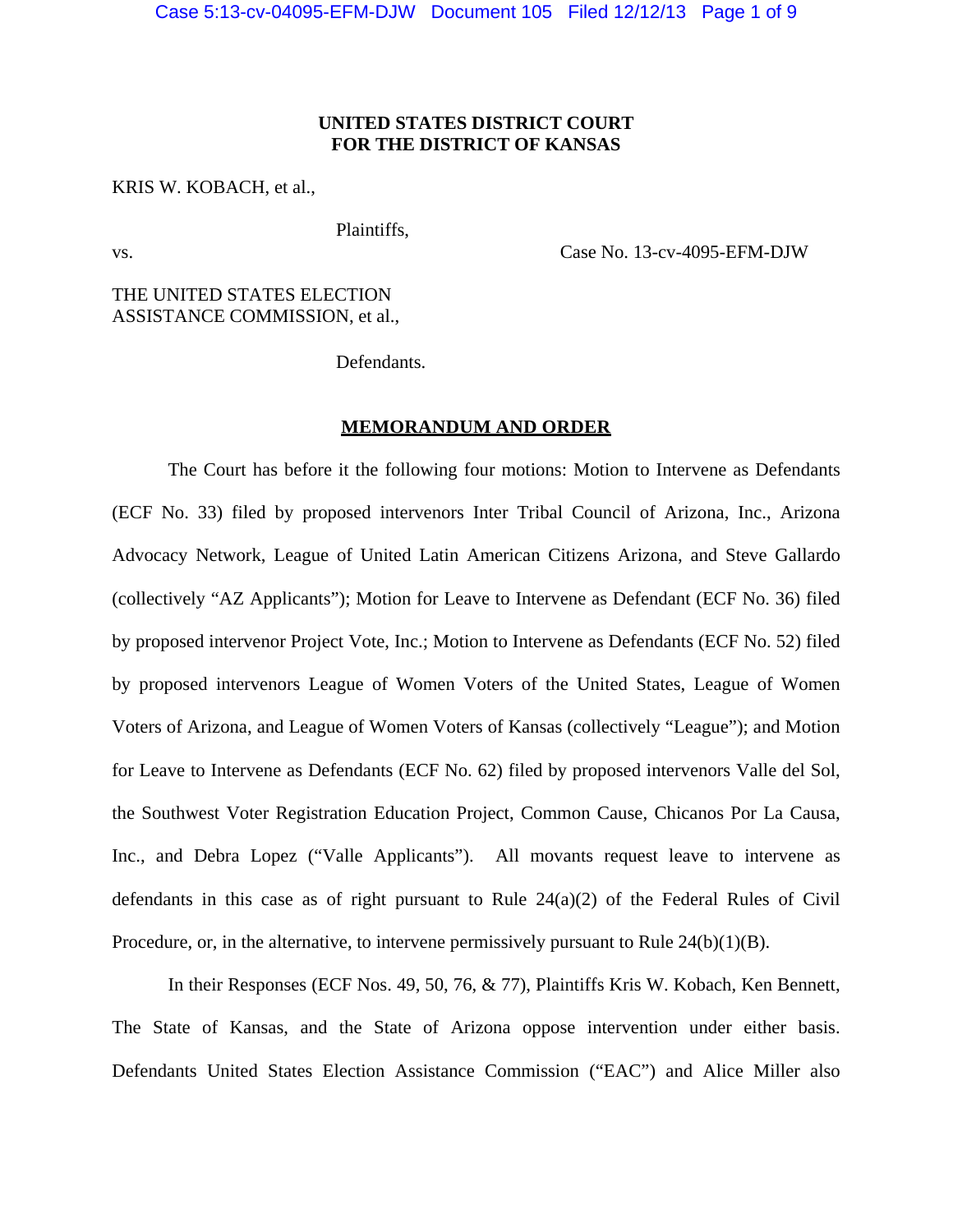#### Case 5:13-cv-04095-EFM-DJW Document 105 Filed 12/12/13 Page 2 of 9

responded, stating that they believe permissive intervention is available, which they do not oppose. For the reasons set forth below, the Court concludes that the requests for leave to intervene permissively should be granted. As a result, the Court finds it unnecessary to consider whether applicants are entitled to intervene as of right pursuant to Rule  $24(a)$ .<sup>1</sup>

#### **I. Background**

# **A. The Instant Action**

In their complaint, Plaintiffs request, among other things, a writ of mandamus ordering Defendants to modify the Kansas- and Arizona-specific instructions of the mail voter registration application form ("Federal Form"), which is developed by the EAC in consultation with the States pursuant to the National Voter Registration Act, 42 U.S.C. § 1973gg *et seq*. ("NVRA"), to include the requirement that voter registration applicants utilizing the Federal Form submit proof-of-citizenship documentation in accordance with Kansas and Arizona law. The current version of the Federal Form only requires a voter registration applicant to attest under oath that he or she is a United States citizen. Plaintiffs also seek a declaratory judgment that the NVRA is unconstitutional as applied to Plaintiffs in determining voter registration requirements.

### **B. The Applicants for Intervention**

Inter Tribal Council of Arizona, Inc. is a private, non-profit Arizona corporation whose members include 21 Arizona Indian tribes, involved in, among other things, promoting Native American voting rights in Arizona and providing voter education programs for its members. Arizona Advocacy Network and League of United Latin American Citizens Arizona are nonpartisan advocacy groups that seek to increase citizen participation in Arizona's electoral process through voter education and registration, focusing on underrepresented communities and

<sup>1</sup> *W&W Steel, LLC v. BSC Steel, Inc.*, No. 11-2613-RDR, 2013 U.S. Dist. LEXIS 62681 \*5 (D. Kan. May 1, 2013).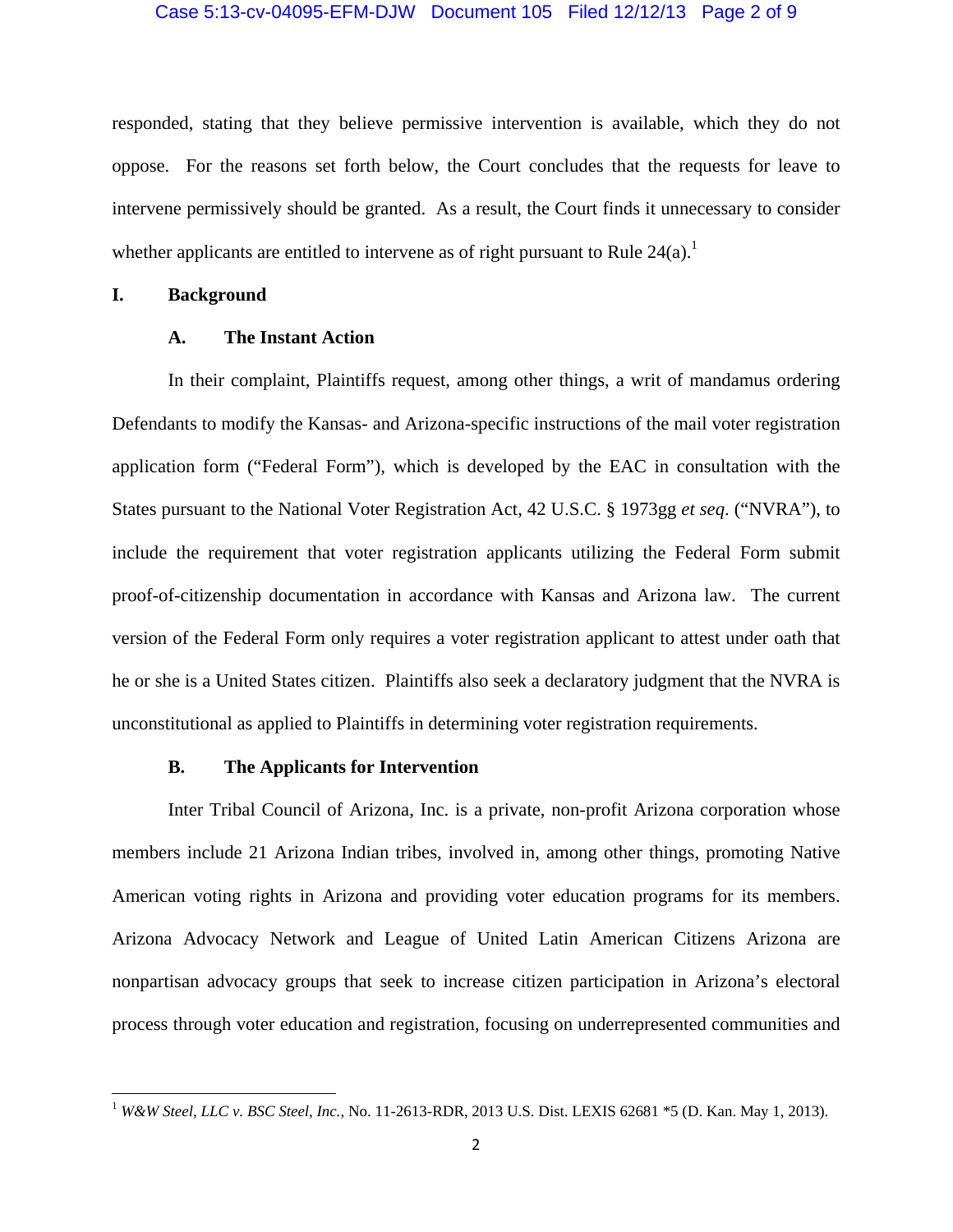#### Case 5:13-cv-04095-EFM-DJW Document 105 Filed 12/12/13 Page 3 of 9

Hispanic citizens, respectively. Steve Gallardo is an Arizona State Senator who seeks to protect the voting rights of all eligible citizens, particularly those in his District.

Project Vote, Inc. is a nonpartisan corporation that develops, funds, and supports voter registration drives in underprivileged communities, including in Arizona.

The League is an organization that conducts voter registration drives in both Arizona and Kansas and advocates for voters' rights, with a mission of encouraging voting and civic participation, particularly among minorities and underprivileged communities.

Valle del Sol is a nonprofit, nonpartisan Arizona organization that delivers services primarily to the Latino community, including conducting voter registration campaigns and education. The Southwest Voter Registration Education Project is a nonpartisan Latino organization that sponsors voter registration drives in support of its mission of increasing participation in the democratic process. Common Cause is a nonpartisan, nonprofit advocacy that conducts voter education towards preserving citizen voting rights. Chicanos Por La Causa, Inc. is an Arizona community development corporation that provides assistance to underprivileged individuals. It registers voters and conducts registration drives in support of its social agenda. Debra Lopez is a political consultant/campaign manager who manages voter registration projects, including events and door-to-door drives, in areas with large Latino populations and low voter turnout.

#### **C. The Supreme Court case of** *Arizona v. Inter Tribal Council of Arizona*

AZ Applicants, Project Vote, and the League of Women Voters of Arizona were also Plaintiffs in *Arizona v. Inter Tribal Council of Arizona*, 133 S. Ct. 2247 (2013) ("*ITCA*"), wherein the Supreme Court held that the State of Arizona was required by the NVRA to "accept and use" the Federal Form and was prohibited from requiring that voter registration applicants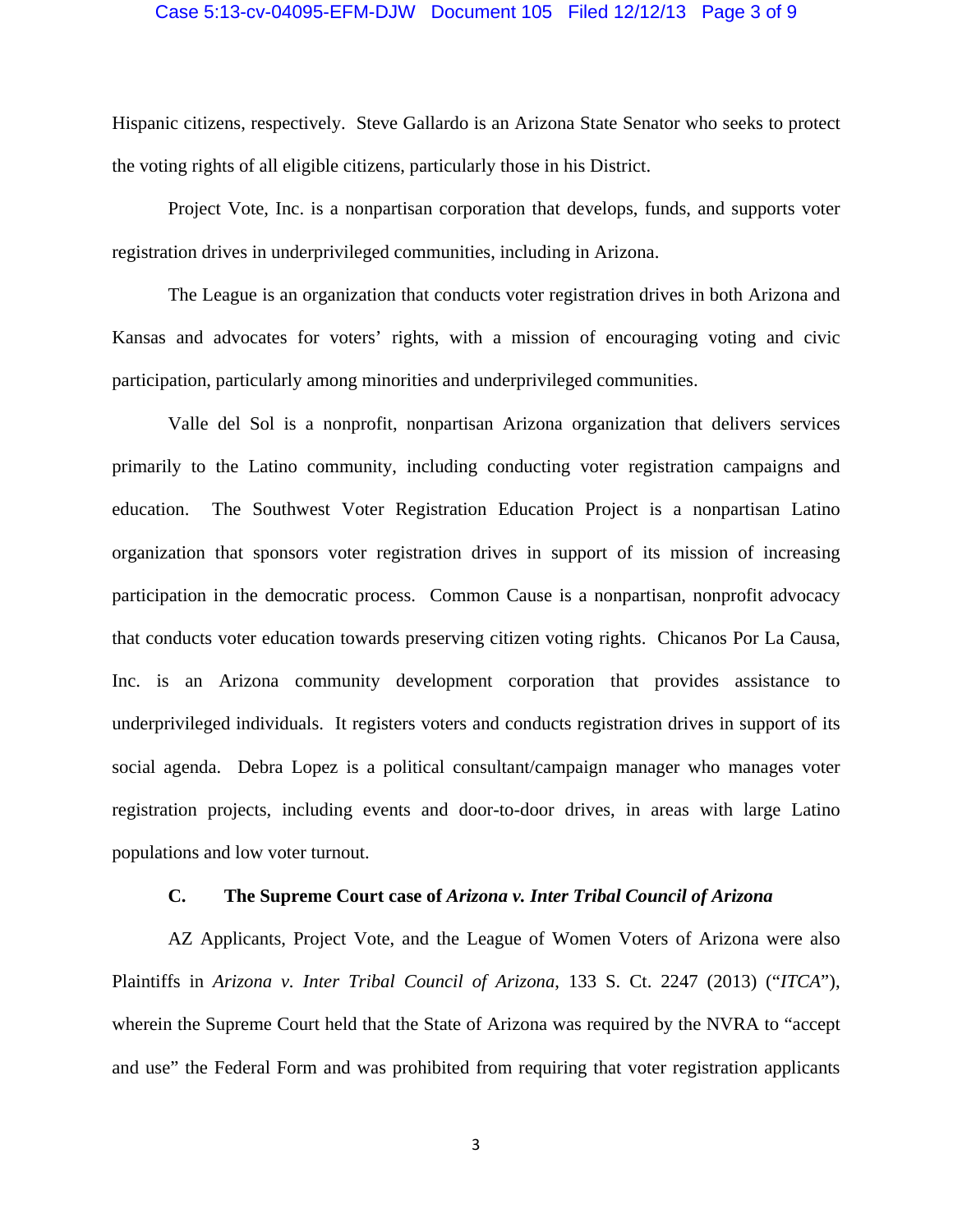#### Case 5:13-cv-04095-EFM-DJW Document 105 Filed 12/12/13 Page 4 of 9

using the Federal Form submit additional proof-of-citizenship documentation beyond that required by the Federal Form. In *ITCA*, the Supreme Court also stated that Arizona could submit a request to the EAC to include its proof-of-citizenship requirement in the Federal Form's statespecific instructions.<sup>2</sup> If the EAC did not grant such a request, Arizona could then seek judicial review under the Administrative Procedures Act.<sup>3</sup> Thereafter, Arizona and Kansas made such requests and the EAC did not grant their requests, leading to Plaintiffs filing the instant action.

# **II. Permissive Intervention**

Rule  $24(b)(1)(B)$  provides that "(o)n timely motion, the court may permit anyone to intervene who has a claim or defense that shares with the main action a common question of law or fact." "Permissive intervention is a matter within the sound discretion of the district court."<sup>4</sup> In deciding such a motion, the court should also consider whether the intervention "will unduly delay or prejudice the adjudication of the original parties' rights."<sup>5</sup> Thus, the factors to consider are "(1) whether the application is timely; (2) whether the movant's [defense] and the underlying action share a common question of law or fact; and (3) whether the intervention will unduly delay or prejudice adjudication of rights of the original parties."6

In considering whether the application is timely, the court should consider all circumstances, including "the length of time since the applicant knew of [its] interest in the case, prejudice to the existing parties, prejudice to the applicant, and the existence of any unusual

<sup>&</sup>lt;sup>2</sup> *ITCA*, 133 S. Ct. at 2260.<br><sup>3</sup> *Id.* 4 *W&W Steel, LLC.*, 2013 U.S. Dist. LEXIS 62681 \*5 (citing *Arney v. Finney*, 967 F.2d 418, 421 (10th Cir. 1992)).  $5$  Fed. R. Civ. P. 24(b)(3).

<sup>6</sup>  *W&W Steel, LLC*., 2013 U.S. Dist. LEXIS 62681 \*5 (*citing Kane Cnty. v. United States*, 597 F.3d 1129, 1135 (10th Cir. 2010)).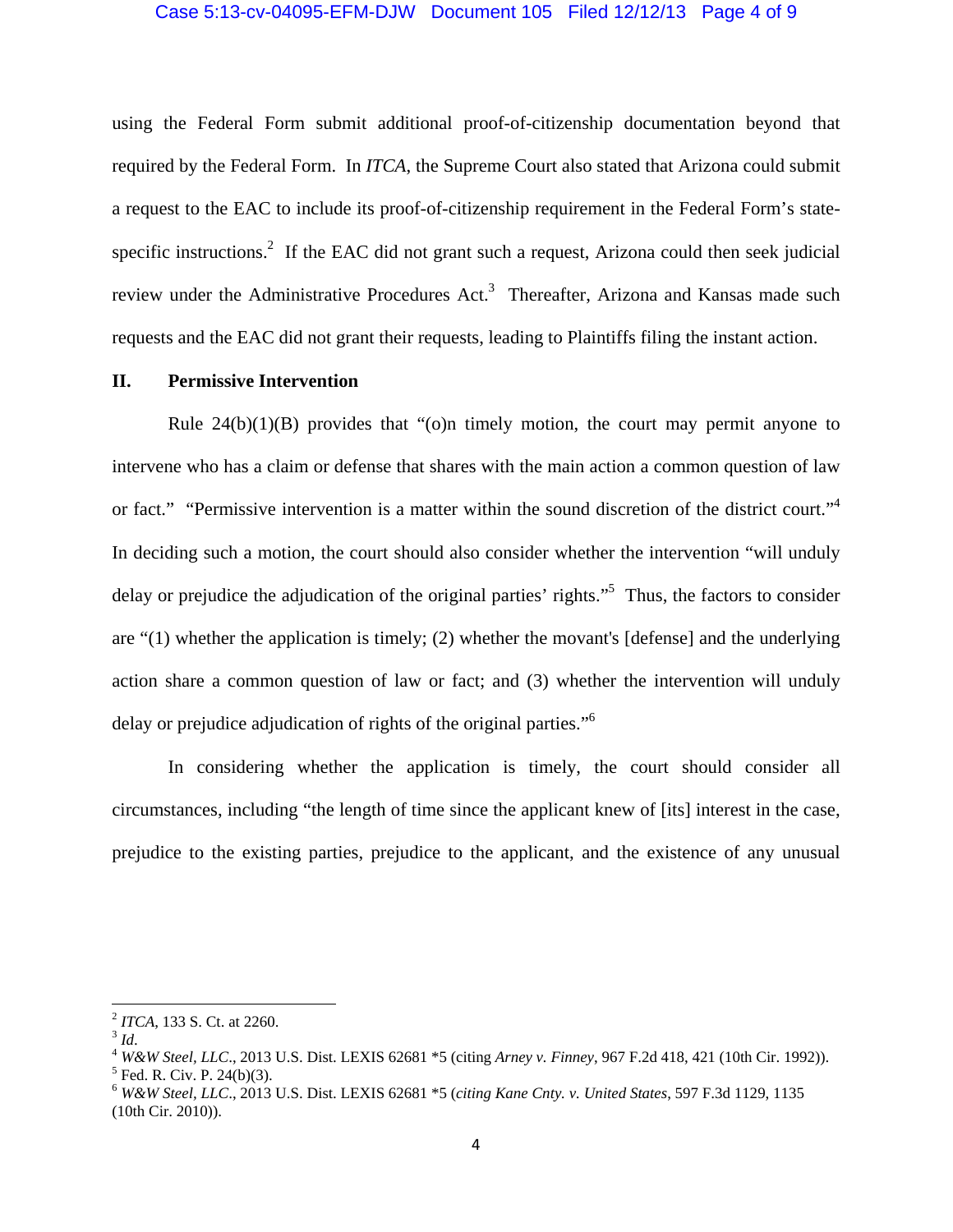#### Case 5:13-cv-04095-EFM-DJW Document 105 Filed 12/12/13 Page 5 of 9

circumstances."7 Prejudice to the existing parties is measured by "prejudice caused by the intervenors' delay-not by the intervention itself."8

In showing commonality, an applicant is not required to assert a separate or additional claim or defense.<sup>9</sup> Rather, permissive intervention is warranted where the intervenor's "defense raises the same legal questions as the defense of the named defendants."10 In *Florida v. United States*, organizations with a "special interest in the administration of election laws" were granted leave to intervene permissively in an action wherein Florida sought preclearance of recent changes to its election laws, including voter registration restrictions.<sup>11</sup>

The court must also consider whether the intervention will unduly delay or prejudice adjudication of rights of the original parties. Where intervention "clutter[s] the action" without aiding the current parties or issues, the applicant's motion to intervene may be denied.<sup>12</sup>

# **A. Timeliness**

All Applicants argue that their motions are timely in a similar manner. They each assert there has been no scheduling order set, no discovery undertaken, no dispositive orders entered, no trial date set as yet in this action, and that Defendants had yet to answer.<sup>13</sup> They further argue that they moved to intervene as soon as possible after Plaintiffs sought to accelerate the action.

Plaintiffs respond in a similar manner to all Applicants. Plaintiffs argue that all Applicants have known of their alleged interest in this action since the complaint was filed on August 21, 2013. They further argue that allowing intervention so close to the upcoming hearing date on their pending motions for preliminary injunction and to advance the trial on the merits,

<sup>&</sup>lt;sup>7</sup> *Utah Ass'n of Cntys. v. Clinton*, 255 F.3d 1246, 1250 (10th Cir. 2001) (citations omitted).<br>
<sup>8</sup> *Id.* at 1251 (citing Ruiz v. *Estelle*, 161 F.3d 814, 828 (5th Cir. 1998)).<br>
<sup>9</sup> *Kane Cnty.*, 597 F.3d at 1136.<br>
<sup>10</sup>

<sup>12</sup> *Lower Ark. Valley Water Conservancy Dist. v. United States*, 252 F.R.D. 687, 691 (D. Colo. 2008) (*citing Arney* 

*v. Finney*, 967 F.2d 418, 421 (10th Cir. 1992)).<br><sup>13</sup> Defendants have since filed their Answer and Defenses (ECF No. 78).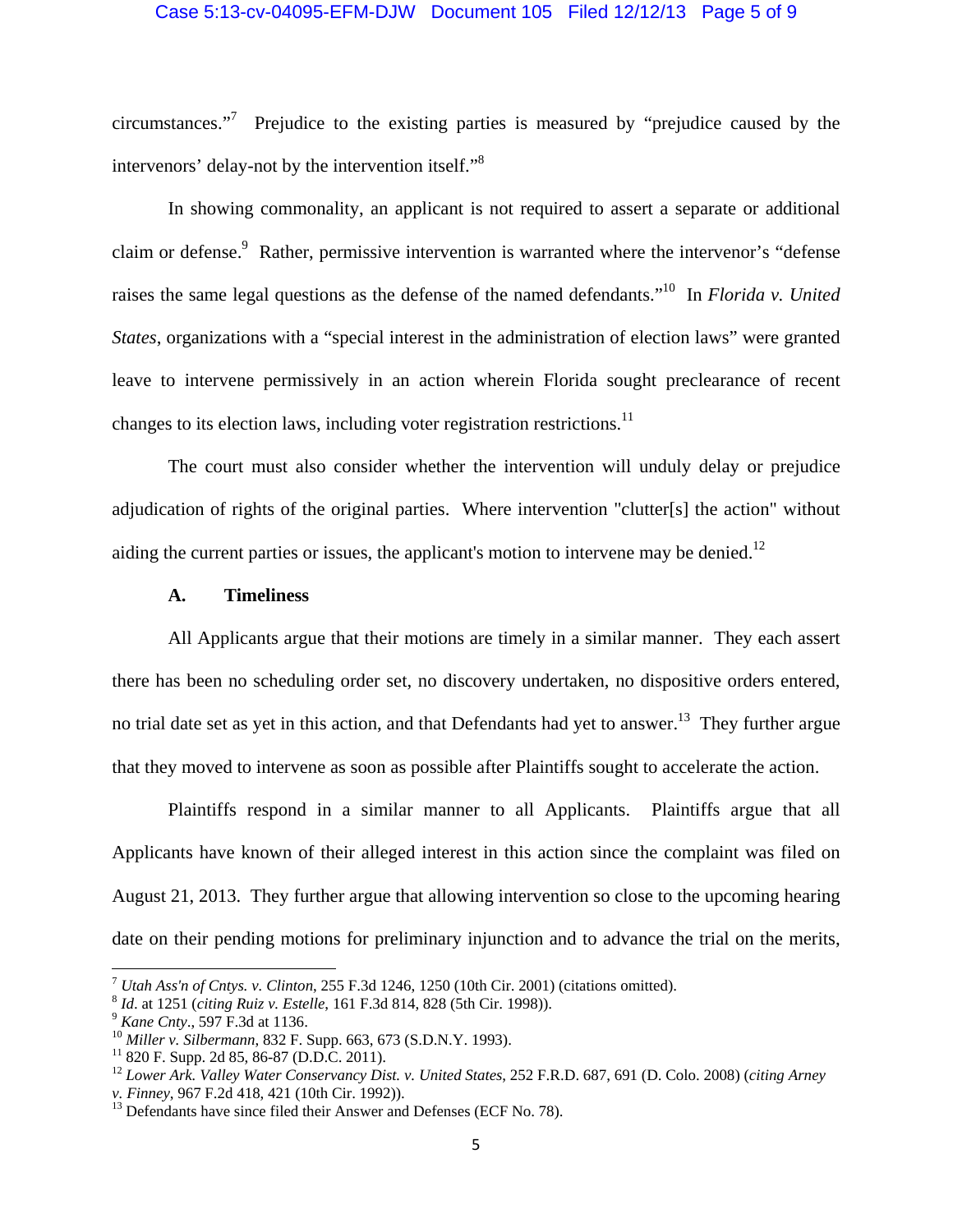#### Case 5:13-cv-04095-EFM-DJW Document 105 Filed 12/12/13 Page 6 of 9

which could potentially dispose of the case, would prejudice them by requiring Plaintiffs to litigate new legal issues raised by the intervenors. Plaintiffs also allege that the additional issues to be raised by the intervenors would delay final disposition of this action.

 The Court finds that the approximately two-and-one half month delay from the filing of the Complaint to the filing of the instant motion, which is prior to the entry of any scheduling order, the commencement of discovery, and the filing of any answer, to not be unreasonable. Further, all Applicants have filed their proposed responses to Plaintiff's pending motions for preliminary injunction and to advance the trial on the merits, giving Plaintiffs notice and opportunity as to their arguments in opposition, addressing the prejudice concerning Plaintiffs. And further, any additional issues to be raised and litigated by the Applicants are caused not by any delay in moving to intervene, but instead by the intervention itself. As a result, the Court concludes that all Applicants have moved timely to intervene in this action.

#### **B. Common Question of Law or Fact**

All Applicants state that they have shown their defenses share a common question of law or fact with the action, as demonstrated by their proposed answers denying the legal assertions made by Plaintiffs in their complaint. All Applicants also argue that they possess a unique knowledge, perspective, and expertise regarding the issues in this action. Further, all Applicants have shown their special interest in administration of voting rights through their stated goals, missions, and activities.

Plaintiffs argue in like manner as to all Applicants. Plaintiffs assert that the Applicants do not raise legally protectable interests particular to themselves. They also argue that the existing Defendants can raise all defenses asserted by Applicants.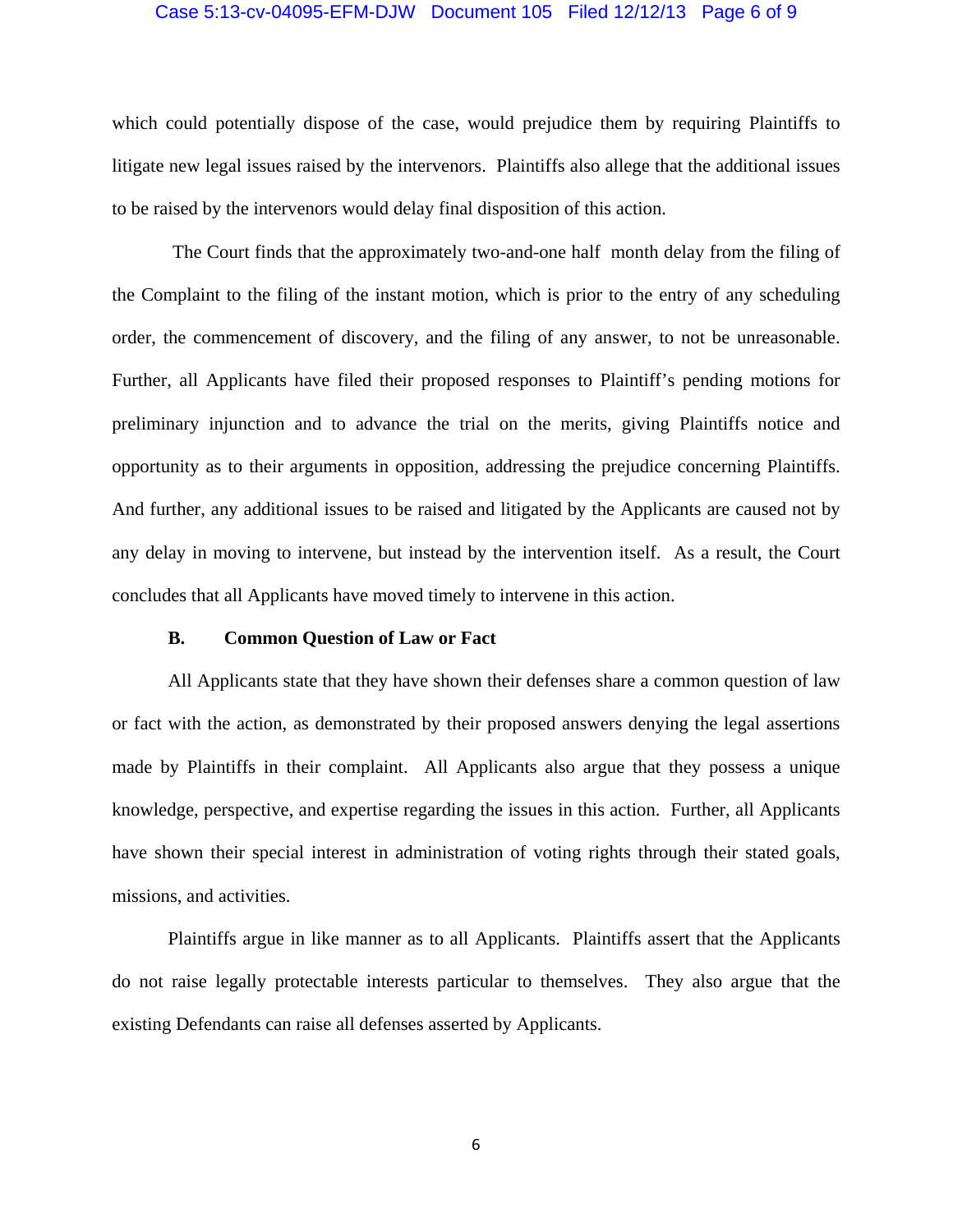#### Case 5:13-cv-04095-EFM-DJW Document 105 Filed 12/12/13 Page 7 of 9

The Court finds that all Applicants have clearly shown their interests in either increasing participation in the democratic process, or protecting voting rights, or both, particularly amongst minority and underprivileged communities. Further, they have all specifically stated, and demonstrated by their answers, that their goal in this action is to defend against the claims of Plaintiffs and to maintain the current version of the Federal Form without the additional proofof-citizenship documentation requirements. Also, the Court finds that the existing government Defendants have a duty to represent the public interest, which may diverge from the private interest of Applicants. As such, the existing Defendants may not adequately represent Applicants' specific interests. In addition, Applicants' experience, views, and expertise, particularly as to the effects of the state voting registration requirements at issue on voter registration efforts, will help to clarify, rather than clutter the issues in the action, which will in turn assist the Court in reaching its decision. Lastly, the Court finds all Applicants in this action have demonstrated that they are individuals or entities with a "special interest in the administration of election laws," warranting permissive intervention in this action specifically addressing the NVRA.<sup>14</sup>

#### **C. Undue Delay or Prejudice**

Plaintiffs argue that intervention will result in both undue delay and prejudice to them. They assert that they will be prejudiced by having to address additional arguments in response to their pending motions. Plaintiffs also posit that allowing intervention will potentially delay a possible disposition of the case at the upcoming hearing.

At this early stage in the litigation, where no scheduling order has been entered or discovery commenced, the Court does not find that the intervention will unduly delay the action or prejudice Plaintiffs' rights. The intervention will not unduly delay the main action for the

 <sup>14</sup> *See Florida*, 820 F. Supp. at 86-87.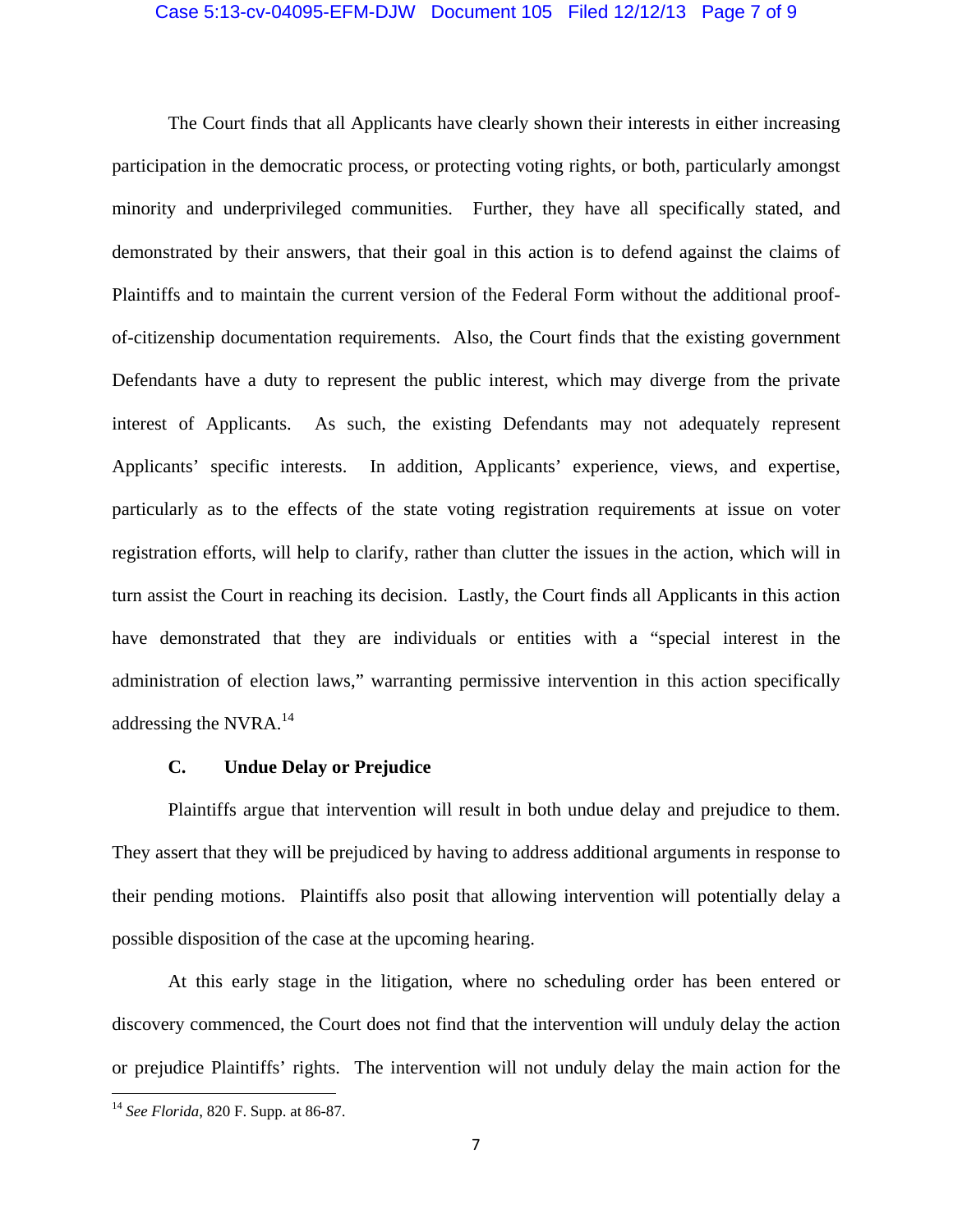#### Case 5:13-cv-04095-EFM-DJW Document 105 Filed 12/12/13 Page 8 of 9

same reason that the motions are timely. And again, the Court believes that the experience and expertise of the Applicants will assist the court, rather than waste additional time. Thus, the Court finds no undue delay or prejudice to Plaintiffs by allowing intervention of all Applicants

#### **D. Conclusion**

Therefore, based on the above conclusions that all Applicants moved for leave to intervene timely, all Applicants have a defense that shares a common question of law or fact with the action, and intervention will not unduly delay or prejudice adjudication of rights of the original parties, the Court concludes that leave to intervene permissively should be granted as to all Applicants.

**IT IS THEREFORE ORDERED** that the Motion to Intervene as Defendants (ECF No. 33) is granted pursuant to Rule 24(b) of the Federal Rules of Civil Procedure. Inter Tribal Council of Arizona, Inc., Arizona Advocacy Network, League of United Latin American Citizens Arizona, and Steve Gallardo are granted leave to intervene permissively as defendants in this action.

**IT IS FURTHER ORDERED** that the Motion for Leave to Intervene as Defendant (ECF No. 36) is granted pursuant to Rule 24(b). Project Vote, Inc. is granted leave to intervene permissively as a defendant in this action.

**IT IS FURTHER ORDERED** that the Motion to Intervene as Defendants (ECF No. 52) is granted pursuant to Rule 24(b). League of Women Voters of the United States, League of Women Voters of Arizona, and League of Women Voters of Kansas are granted leave to intervene permissively as defendants in this action.

**IT IS FURTHER ORDERED** that the Motion for Leave to Intervene as Defendants (ECF No. 62) is granted pursuant to Rule 24(b). Valle del Sol, the Southwest Voter Registration